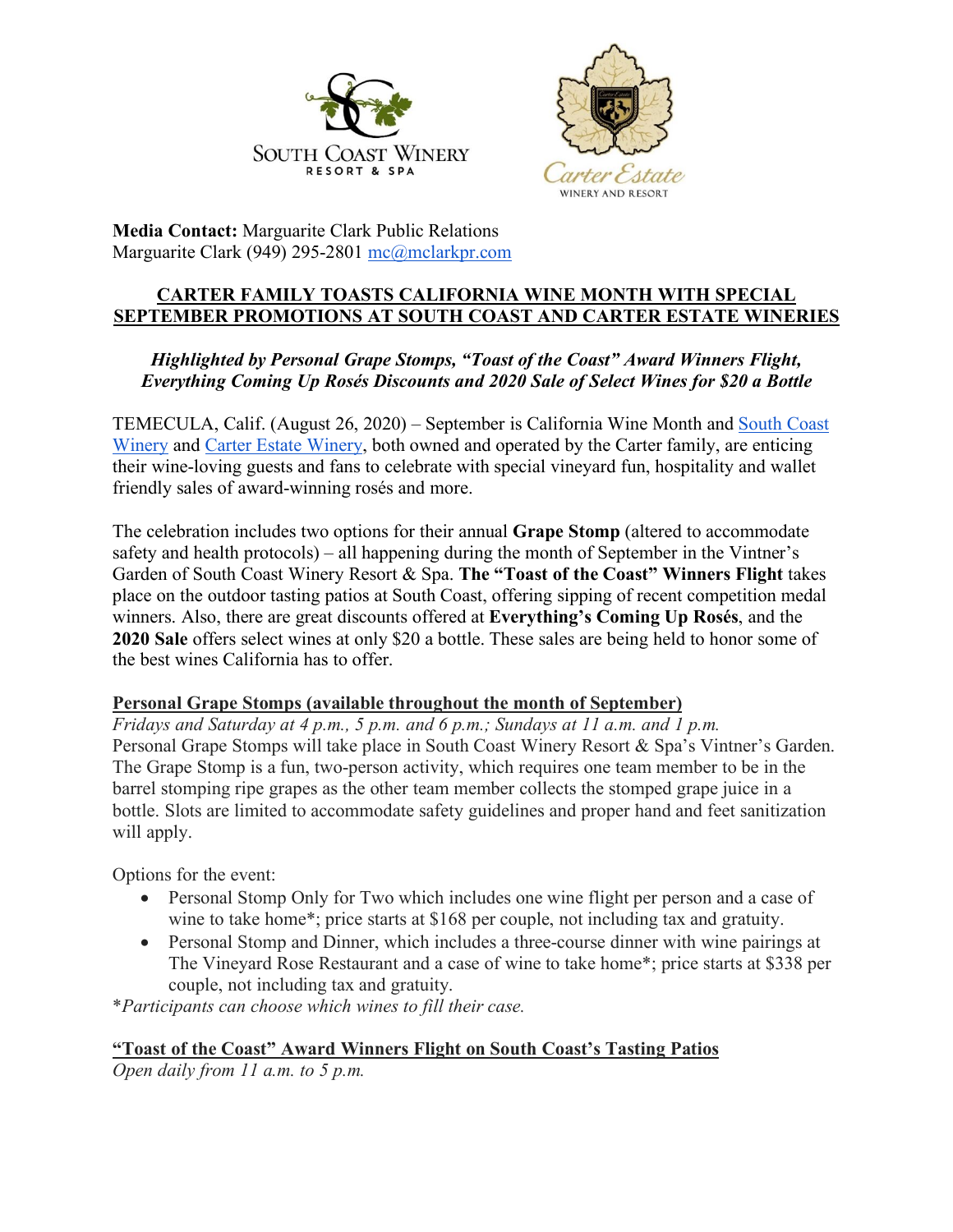South Coast Winery was awarded multiple honors for some of its quality wines at 2020 The Toast of the Coast Wine Competition, including major wins for its *2019 Pinot Grigio* – Best Pinot Grigio and Double Gold award. Other winners were Golds for *2018 Chardonnay Sans Chêne* and *2017 Santa Lucia Highlands Pinot Noir* and Silver for *2018 Sauvignon Blanc*. Toast of the Coast Award Winners Flight is available throughout the month of September on South Coast's outdoor tasting patios. *\$25 per flight.*

# **Everything's Coming Up Rosés from South Coast Winery**

This terrific September sale is featuring a "bouquet of rosés" from South Coast Winery. They're all aperitif and food friendly at great discounts – wonderful September and beyond drinking. Some of the rosés being offered are *2017 Grenache Noir Rosé; 2017, 2018, and 2019 Tempranillo Rosé. Guests can buy one bottle and receive 25% discount; three bottles and receive 30% discount; a* 

*dozen and receive 40% discount. Available to purchase in-person at the winery only.*

## **2020 Sale at South Coast and Carter Estate Wineries**

This sale offers select wines for \$20. Shopping is available in person at both wineries. Some highlights of the sale include South Coast Winery's *Vineyard Rosé Sparkling*, winner of a Gold medal at Los Angeles International Wine Competition and at California State Fair; *Ruby Cuvée*, Gold winner at California State Fair; and *2014 Wild Horse Peak Merlot,* winner of Gold at Orange County Fair Wine Competition and Best of Class Varietal designation at Los Angeles International Wine Competition. Carter Estate Winery's *2014 Penrose,* San Francisco International Wine Competition Bronze medal winner, is also on the \$20 sale list. *Complete list is available at https://store.wineresort.com.*

**Where:** South Coast Winery Resort & Spa 34843 Rancho California Road Temecula, California 92591 (844) 428-6292 www.southcoastwinery.com

> Carter Estate Winery and Resort 34450 Rancho California Road Temecula, CA 92591 (844) 851-2138

### **About South Coast Winery Resort & Spa**

The only winery among the state's top wineries to claim the title of California Winery of the Year four times at the California State Fair Wine Competition, South Coast Winery Resort & Spa sets the gold standard for excellence amongst California wineries, earning more than 3,000 awards since its inception in 2003. Situated on 63 lush acres, the resort offers a breathtaking retreat for wine tours, romantic getaways and group events with 132 rooms and villas, a working winery and tasting room, gift shop, full-service spa and restaurant.